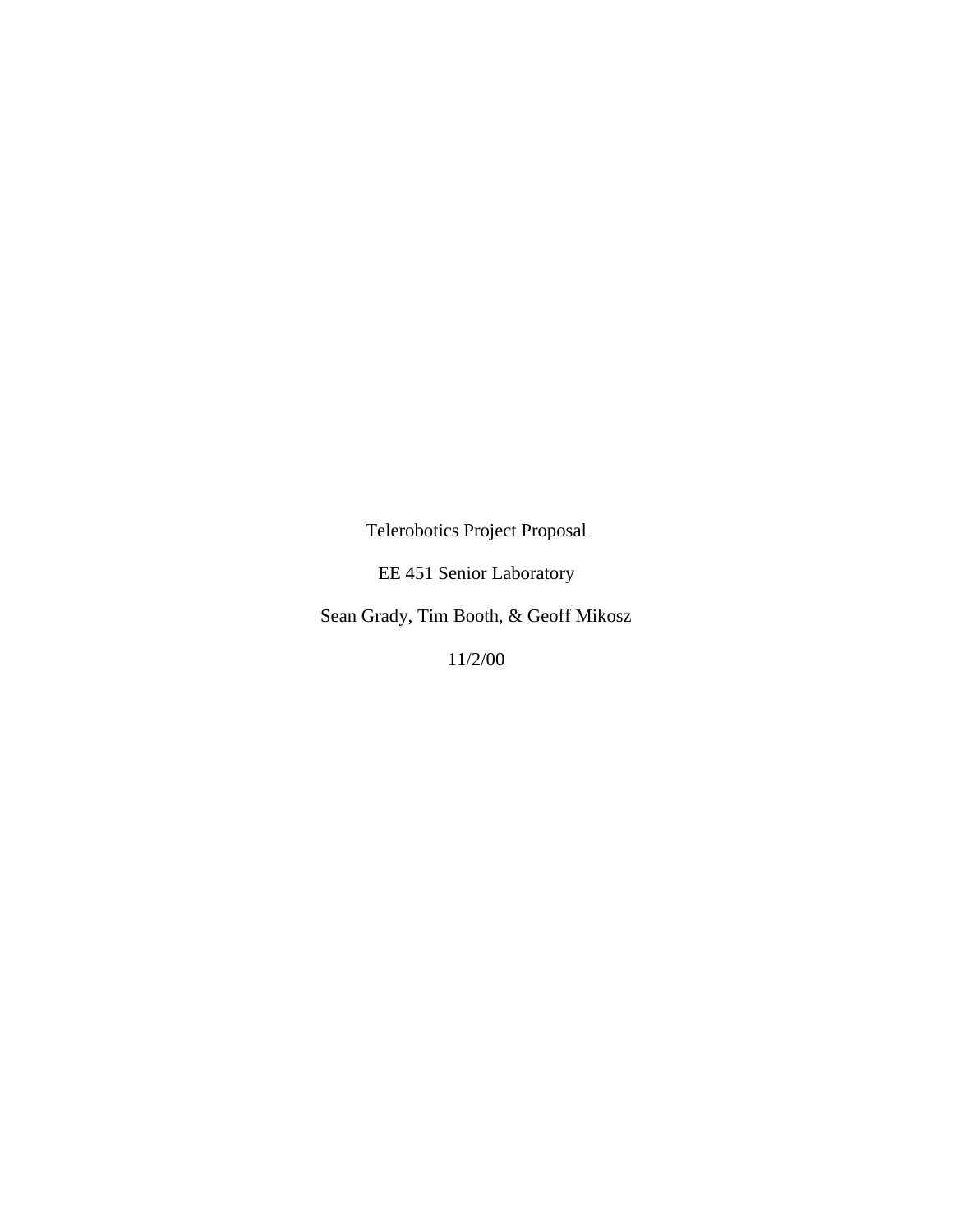## **Overview**

The telerobotics project is an implementation of web based telepresence. Two users connected anywhere on the internet will be able to control two robots located on the second floor of Jobst Hall. The users will be able to manipulate the two robots via a Java interface. Provisions will be made to play the game "ghost in the graveyard", in which one robot that is designated as "it" must attempt to catch the second robot and reverse the situation.

## **Description**

An appropriate robotic platform solution will be identified. Two of these robots will then be purchased and outfitted as required. Desired features are on board video and frame grabbing, onboard proximity sensors, and PC/104 bus support. An initial system block diagram showing the functional relationships of these devices is shown in Fig. 1.

Each robot will be capable of supporting the PC/104 bus architecture. This enables the use of Linux, which in turn allows the use of the Apache web server software. Each robot will then be its own web server. A Java application will also be for the users control interface. This allows the user on the remote end to view the current surroundings, send control signals to the robot, and inform the user of the current game status.

A wireless LAN will be implemented using 802.11b standards. The WLAN's purpose is to provide wireless data transmission for the robots to eliminate hard wiring. A wireless LAN transceiver will be connected to the ethernet and transmit user data to the appropriate robot. Likewise, each robot will have a wireless LAN transceiver will be connected to a PC104 bus using PCMCIA format.